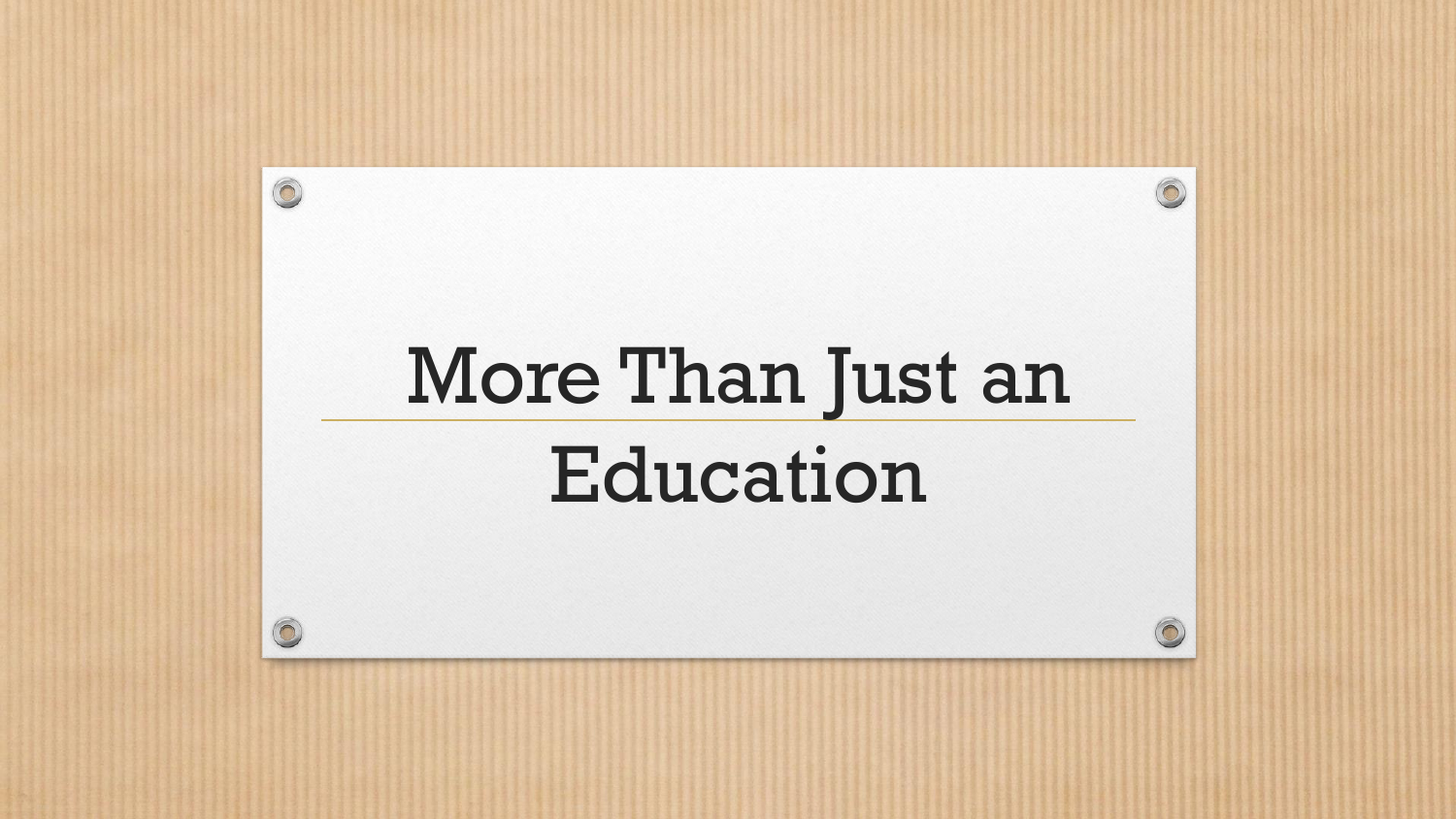We have all heard of the frustrations of newly graduated college students who are looking for a job but still are in need of "required years of experience". Involvement in college clubs and organizations can be a great way to start gaining impressive skills and hands-on experiences that will help you catch the eye of a future employer. College participation (even at a community college) matters! It can set the stage of building connections in your personal and professional life. Here are some ways that getting involved on campus gives you the chance to make college more than just an education.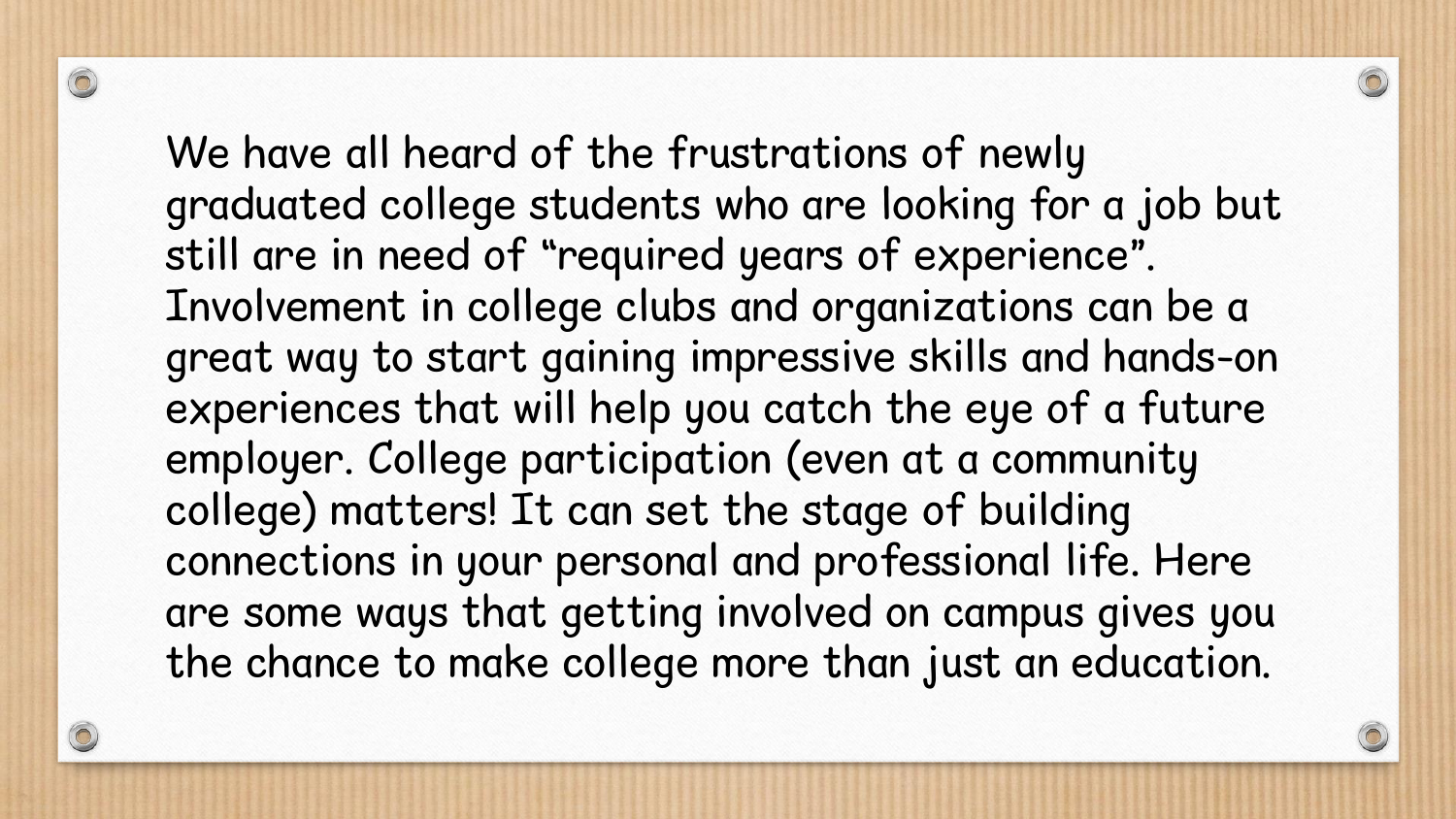### Build Your Skills

Working with others helps you build your soft skills such as leadership, teamwork, communication and prioritization. Clubs and organizations can give you the opportunity to develop the hard skills you may or may not learn in class.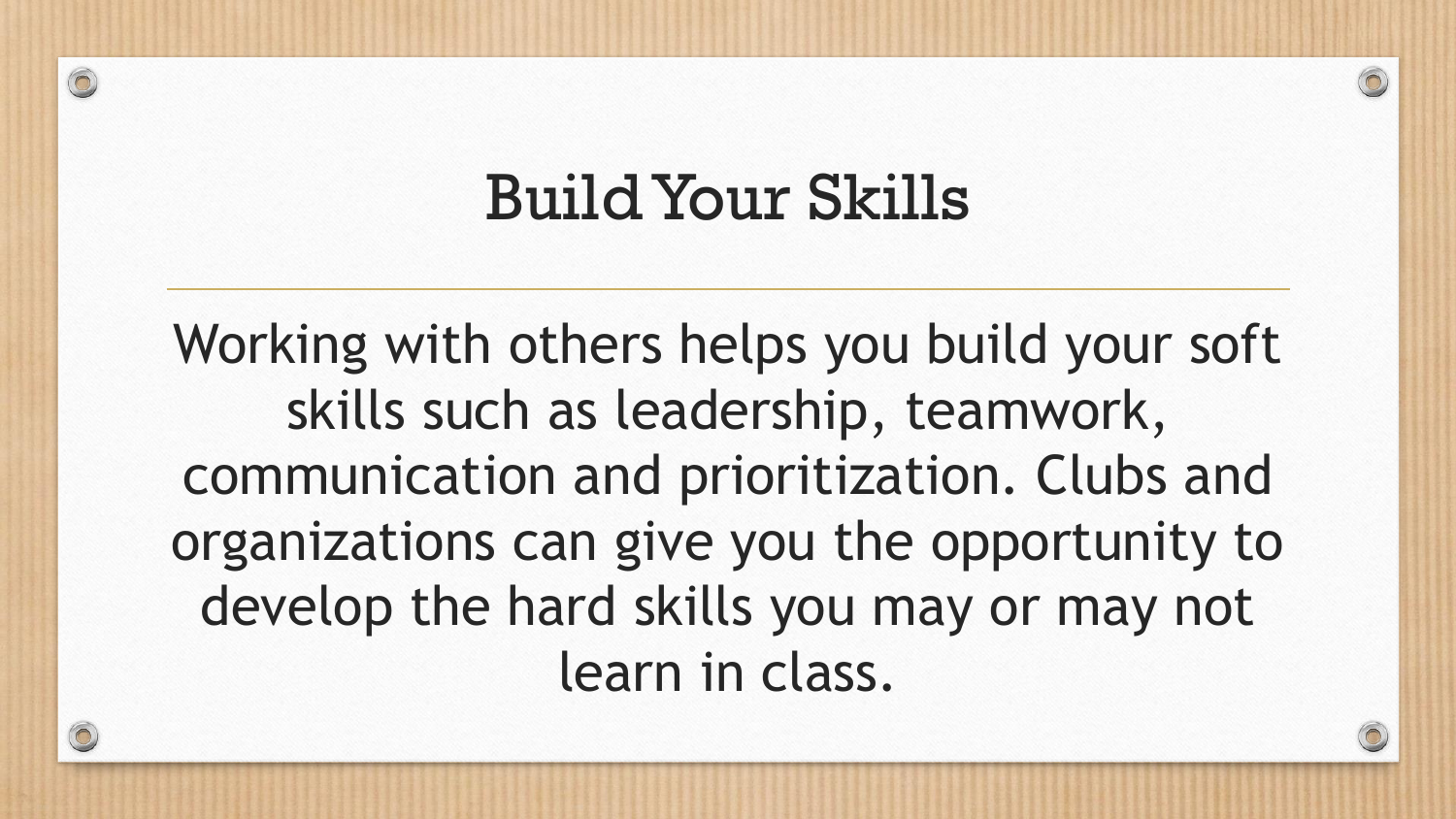### Build Time Management Skills

 $\circledcirc$ 

Being involved in clubs or organizations along with your academic responsibilities will allow you to practice your discipline and time management. This is a handy skill to have in your personal life, but also something that your future employers will be looking for. Employers like to know that applicants will be able to juggle many responsibilities at once.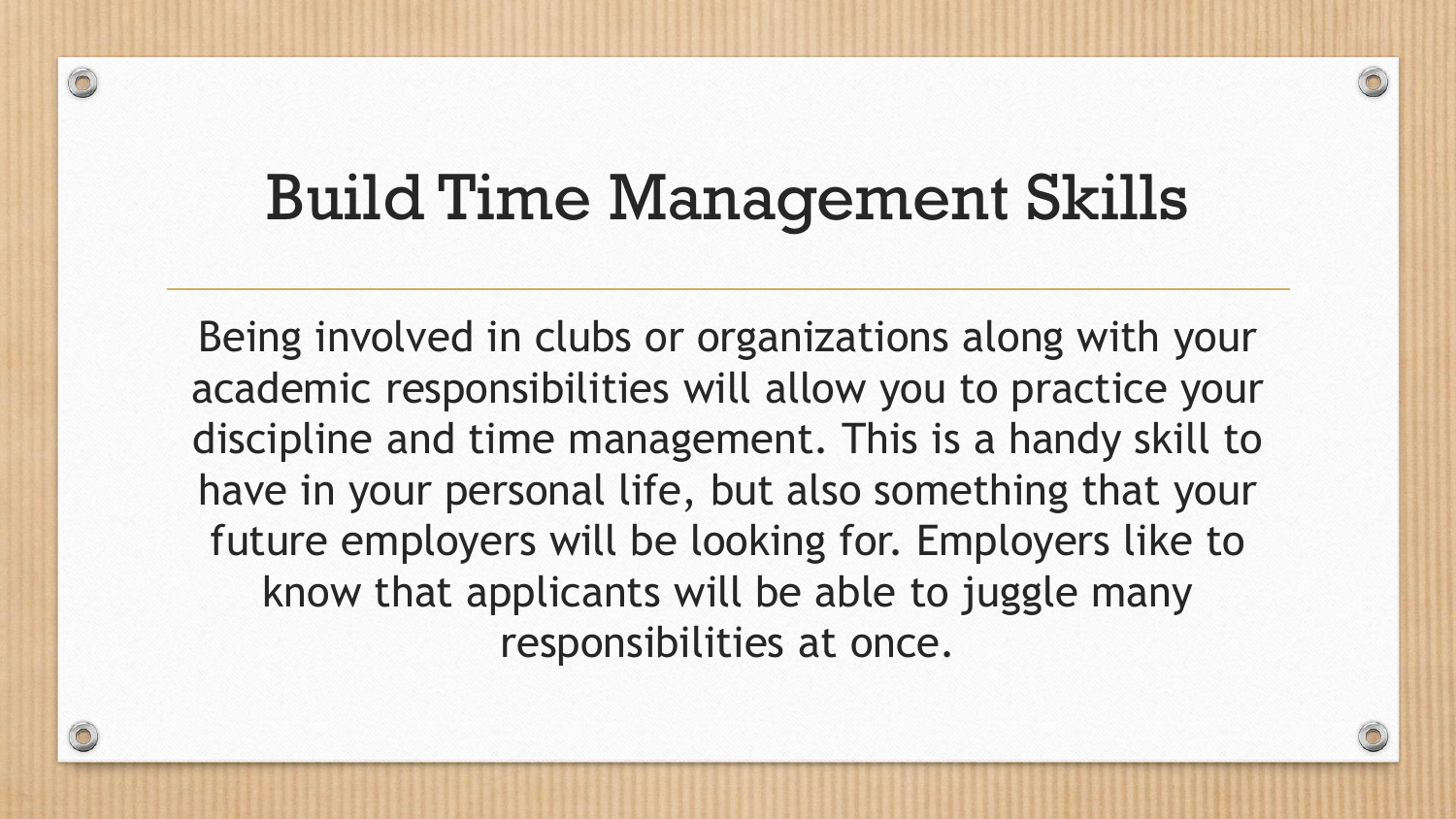#### Learn to Collaborate

Participation encourages teamwork and opportunities to step up and lead your peers, manage projects and work through any obstacles.

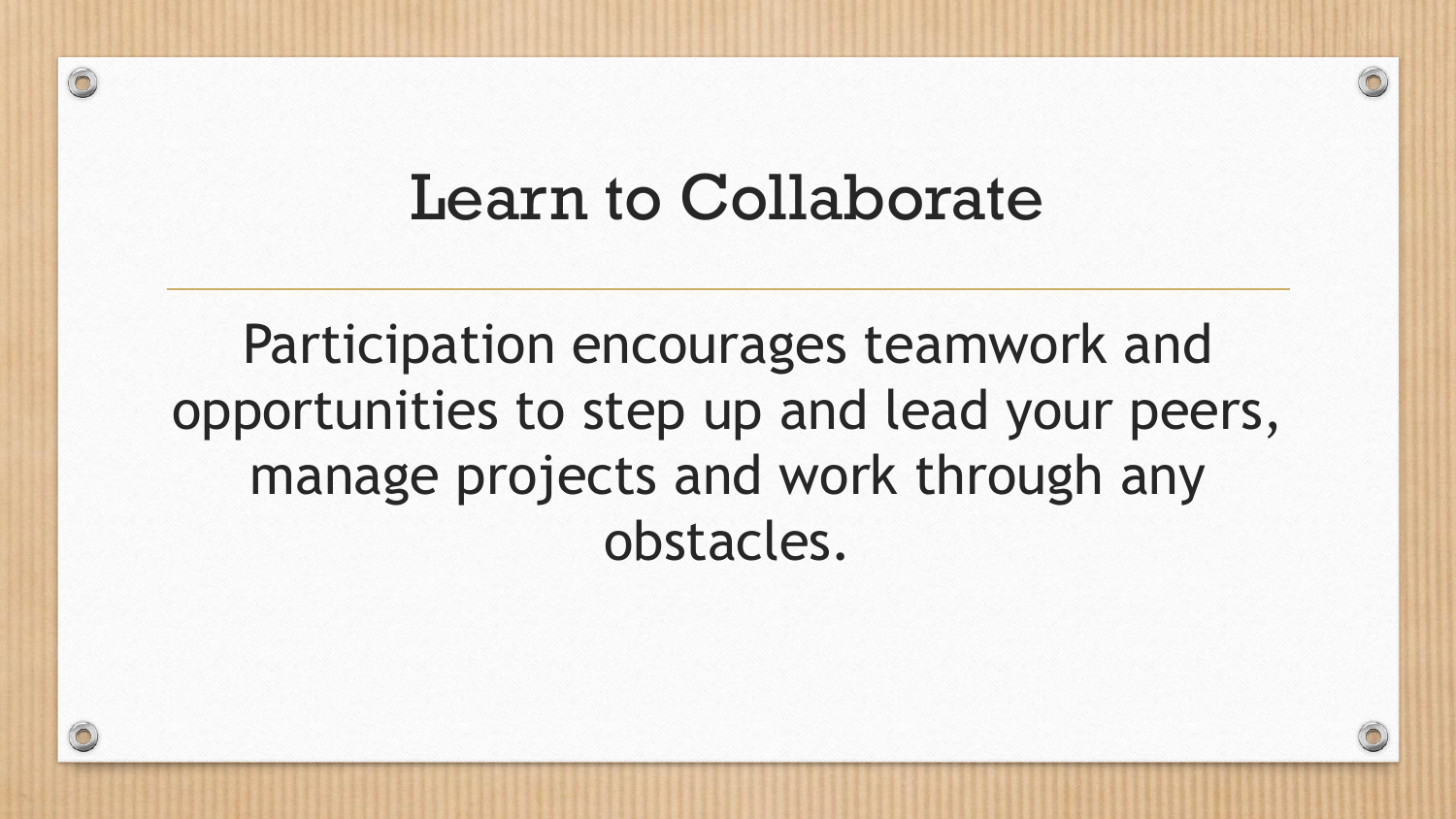### Find Friends

 $\circledcirc$ 

College can be tough because you are suddenly thrown into an environment that is totally new to you. Clubs and organizations can help connect you with other people. Friendships form effortlessly when you share similar interests or passions with like-minded peers. By meeting more people you will feel a sense of community which will make you feel happier and more at home.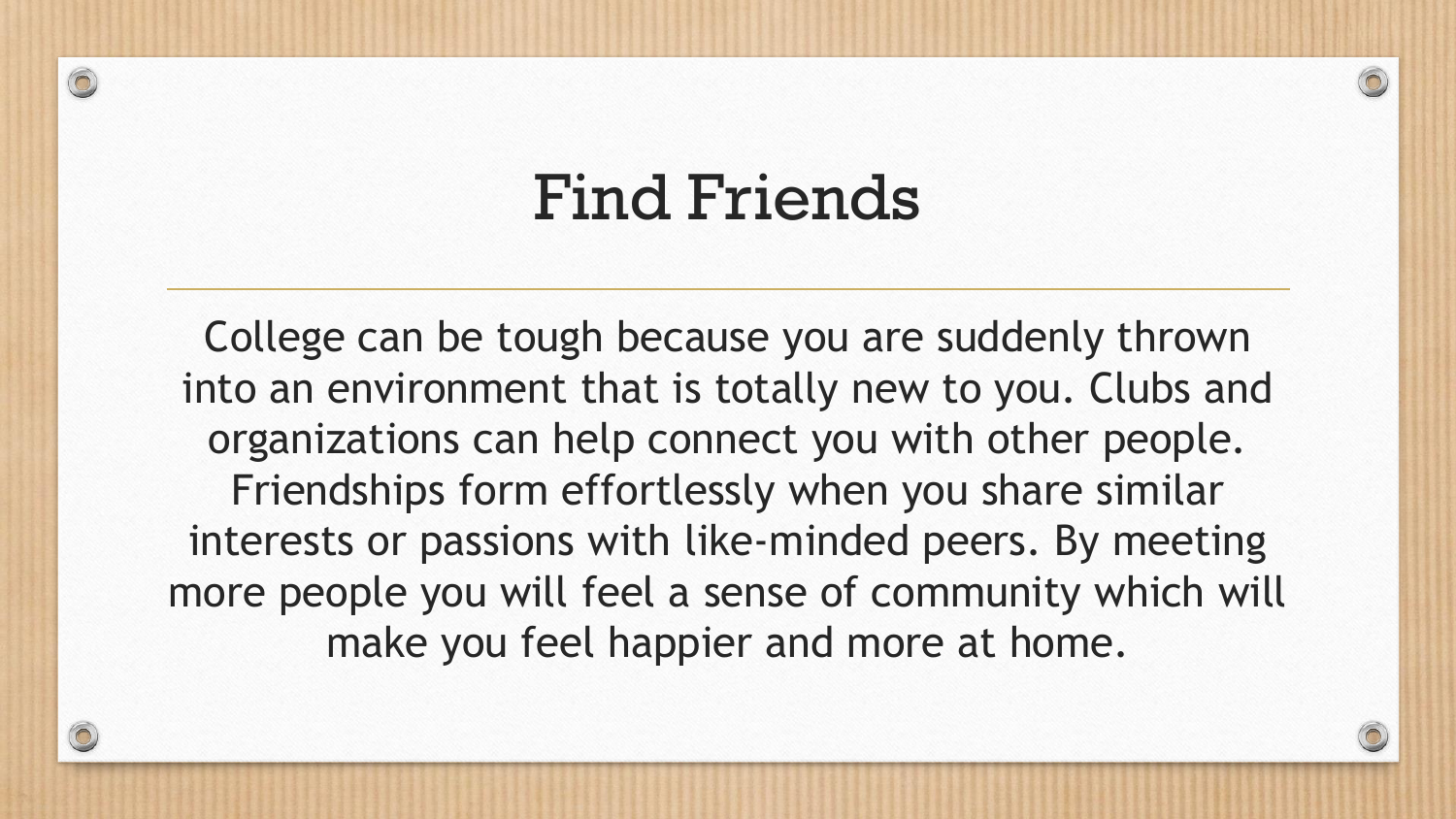## Networking Opportunities

 $\circledcirc$ 

Clubs and organizations allows you to branch out, broaden your horizons, and meet students outside of your immediate circle of friends. These connections can serve you well after you graduate and help with future career opportunities.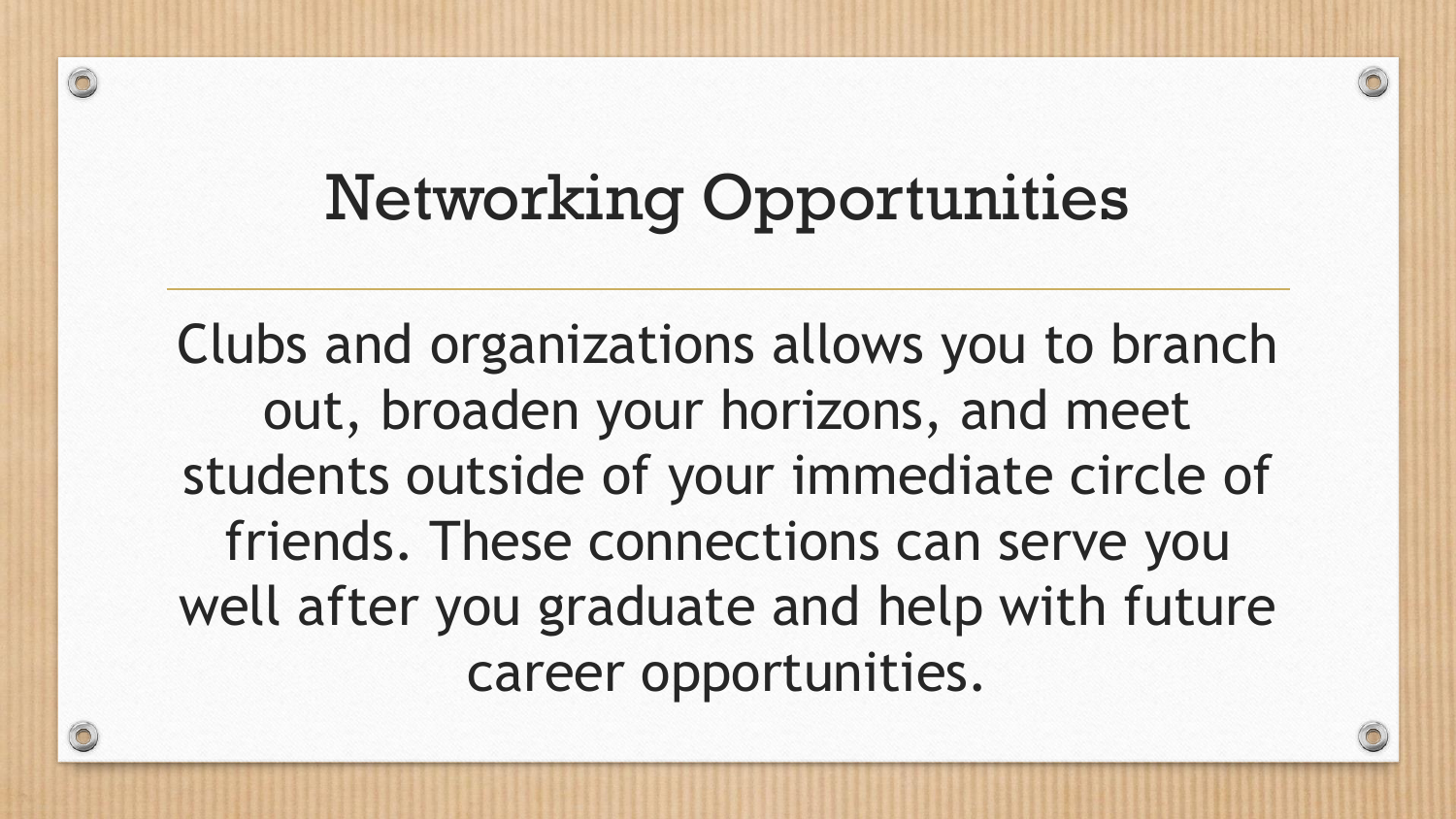### Build Self-Confidence

Students who can balance school and extracurricular activities can walk away with a better understanding of their own capabilities. This can help you build your self-assurance needed to take on more challenges in life.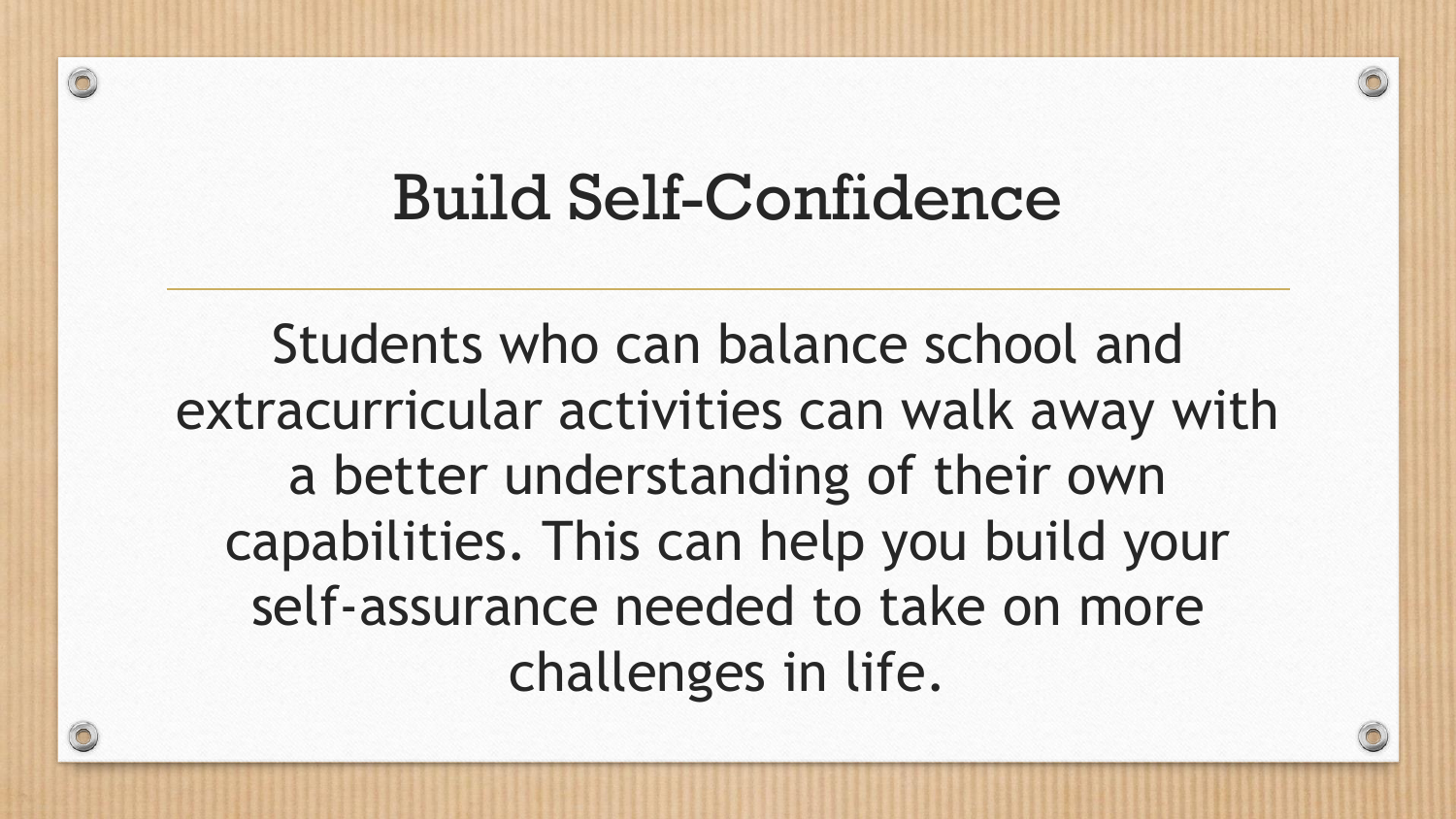### Well-Rounded College Experience

Getting involved gives you a chance to put yourself out there and try something new. Activities can spice up the "norm" of a school day and will help you make the most out of your college experience.

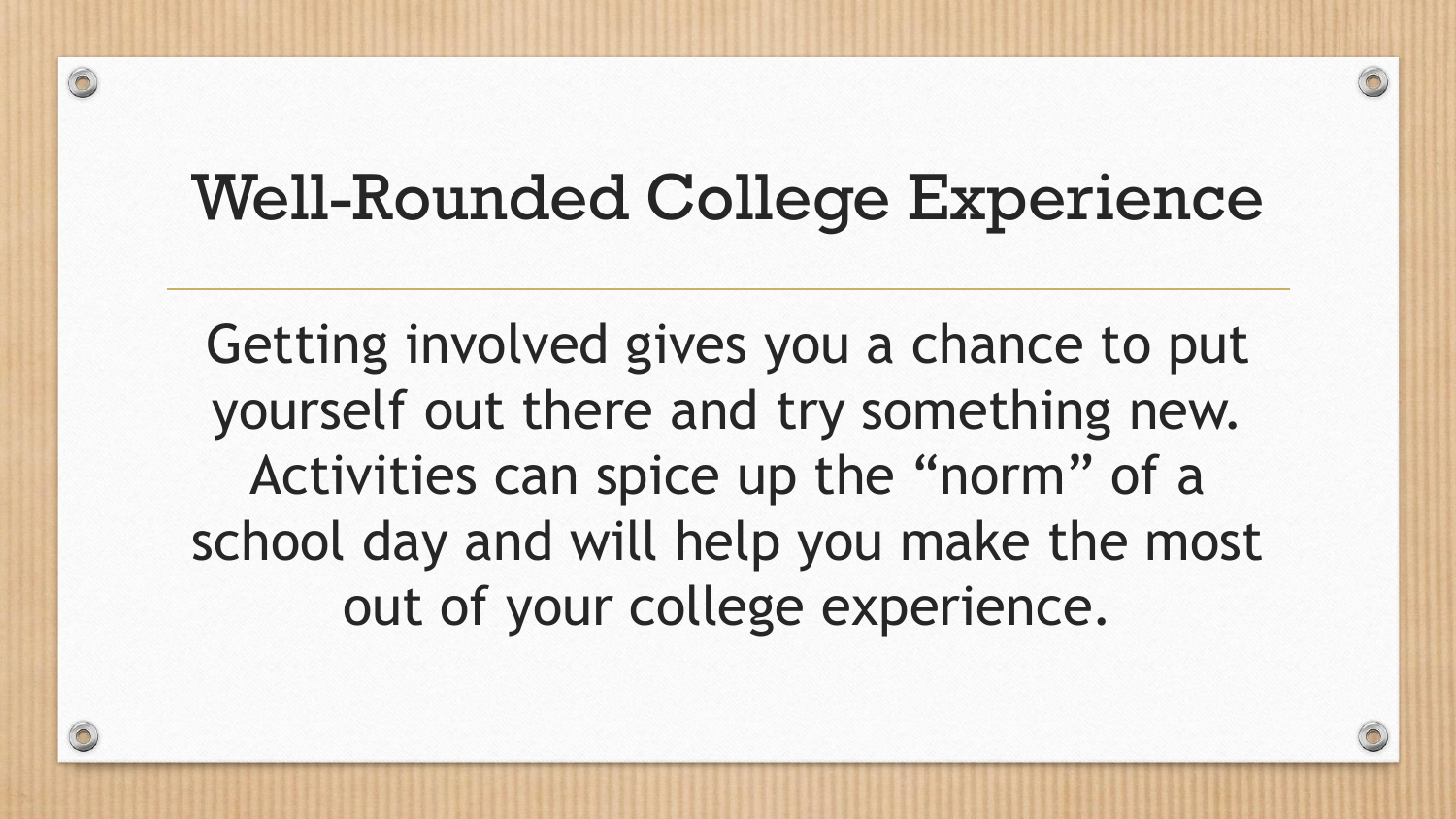### Increase Your Marketability

 $\circledcirc$ 

You will get a lot out of your involvement on campus but the benefits don't stop once you graduate. The skills you develop and the experience you gain add up and look good on a resume once you begin your job search after graduation. Your community participation can set you apart from the crowd when you're vying for your dream job.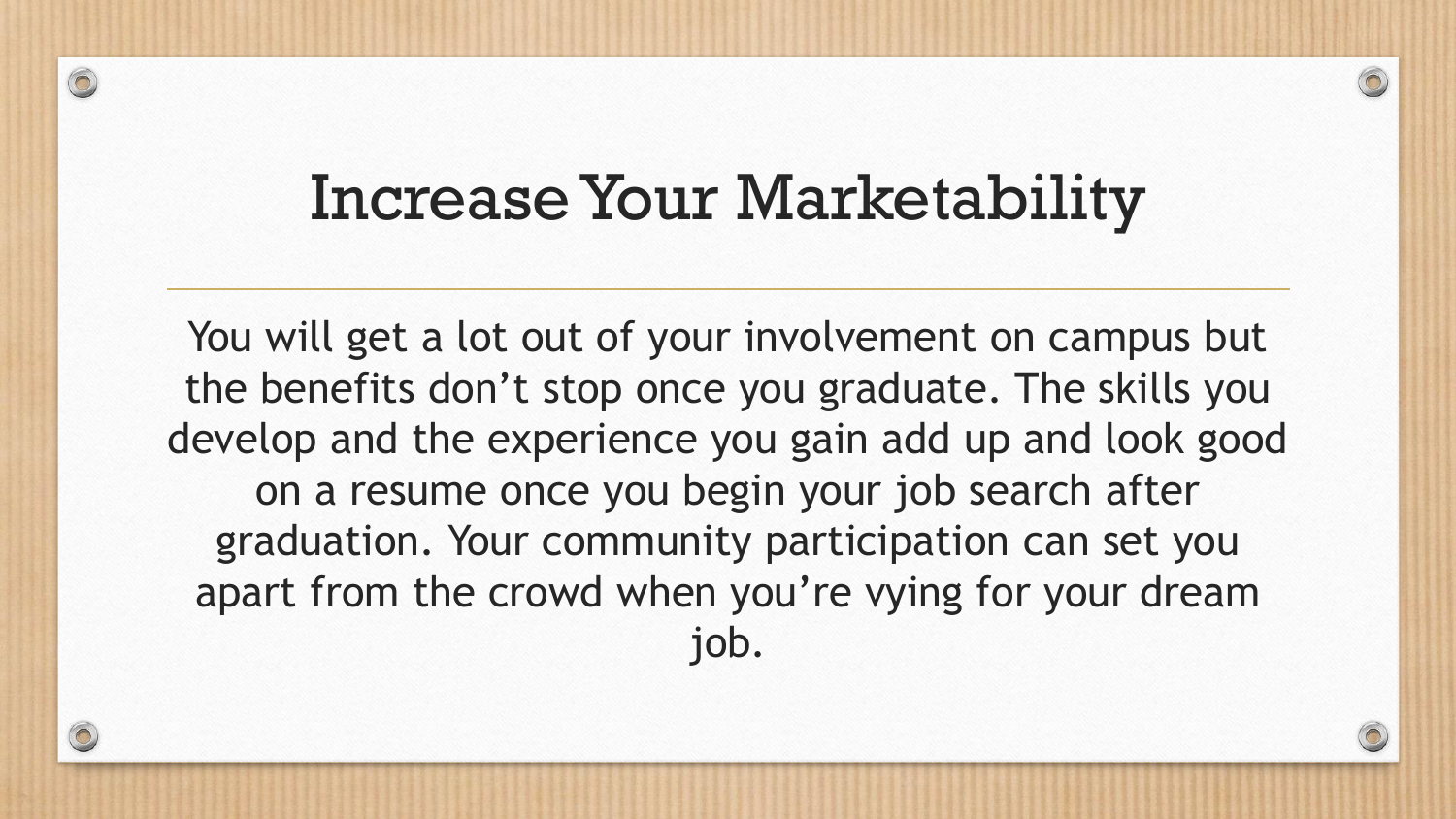#### Relieves Stress

Even though clubs are another thing to do on top of your classes, they actually reduce stress because they are often fun activities that you enjoy doing and not just an obligation.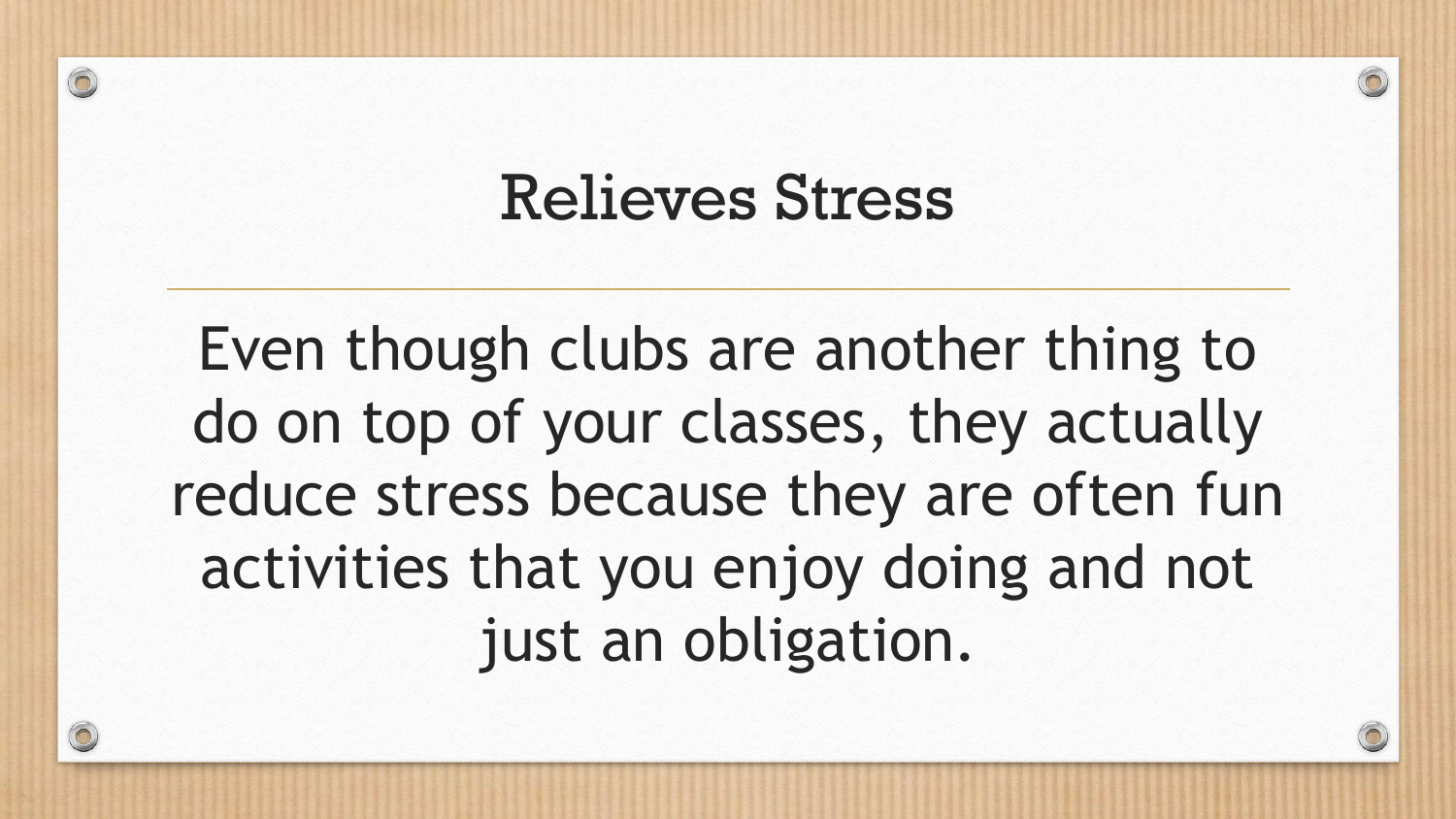### More Focused

 $\circledcirc$ 

In college, students may find themselves with some free time in which they feel like they can push off assignments. However, when students join clubs they have more a structured schedule because they know they have to be at a certain place at a certain time. This helps focus on work during free time due to having other responsibilities at a later time.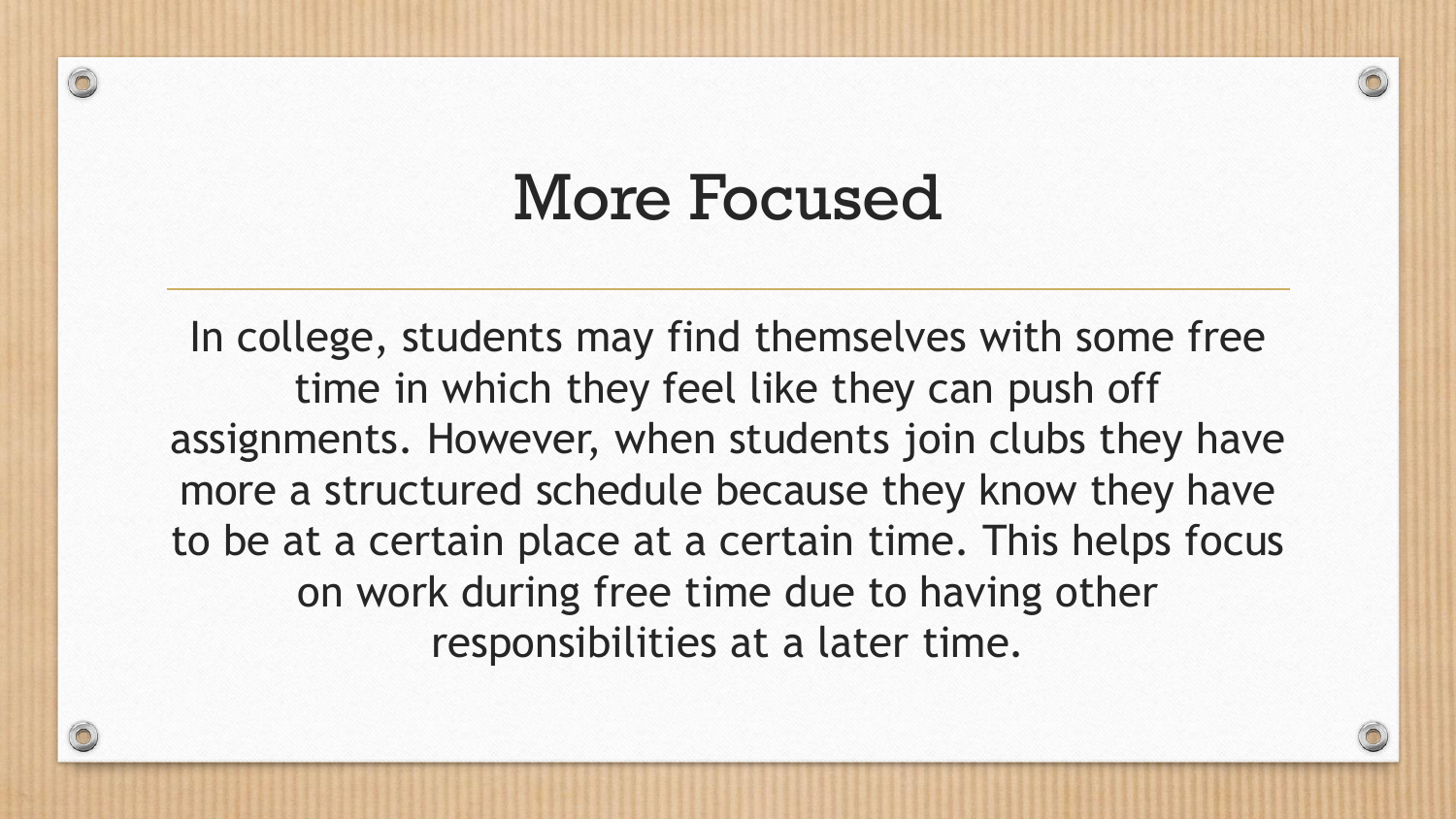# Diversify!

Being involved is an ongoing process. Involvement on campus shouldn't be solely restricted to permanent groups. Be on the lookout for temporary activities too, like service projects or campus event planning.